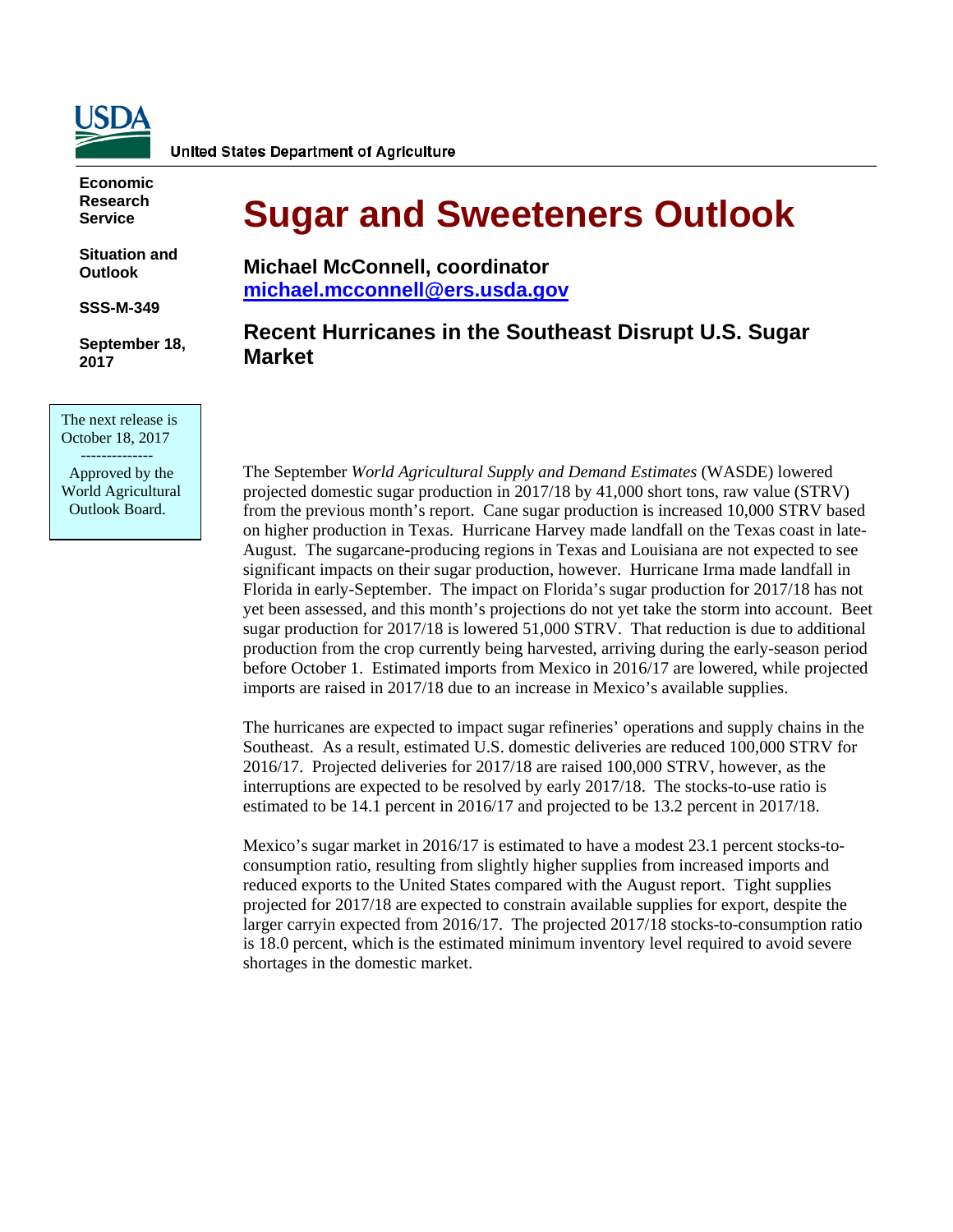## *Production levels remain strong, although impact of recent storms remains uncertain*

The 2017 hurricane season has come into play for all sugarcane-producing regions in the United States. Hurricane Harvey's storm path in late August was in close proximity to both Texas and Louisiana sugarcane regions. The storm ultimately left sugarcane production in Texas relatively unaffected by its wind and rain. Sugar production in Texas in 2017/18 is projected to be 160,000 short tons, raw value (STRV), a 10,000-STRV increase from the August projection, as the National Agricultural Statistics Service (NASS) raised sugarcane yields in the region from 34.0 to 39.5 tons per acre.

Hurricane Harvey produced additional precipitation in Louisiana in an already-wet growing season. Ultimately, the storm's impact on the State's sugar production for 2017/18 is expected to be minimal; similar to 2016/17, when the State also experienced extreme precipitation in August but was still able to harvest and process a successful crop. NASS slightly reduced sugarcane yields in the State from 30.4 to 29.6 tons per acre. A raised forecast for harvested acres, combined with a slightly higher recovery rate, results in projected 2017/18 Louisiana sugar production to be unchanged from the August projection of 1.626 million STRV.





Source: U.S. Department of Agriculture, Office of the Chief Economist.

Hurricane Irma's storm path went through Florida's sugarcane crop in early September. The storm occurred after the reporting period covered in NASS's September *Crop Production* report. As a result, the WASDE production projections do not reflect the impacts of the hurricane on Florida's crop and sugar production. NASS lowered sugarcane production slightly, as lower yields were offset by a higher harvested area forecast. Florida sugar production for 2017/18 is projected to be 2.126 million STRV, unchanged from the previous month's report. The impacts of Hurricane Irma may not be fully realized for several weeks or months, however. The crop still needs to be surveyed for damage and assessed for the potential for recovery in time for harvest season, which begins in October and typically continues into April or later.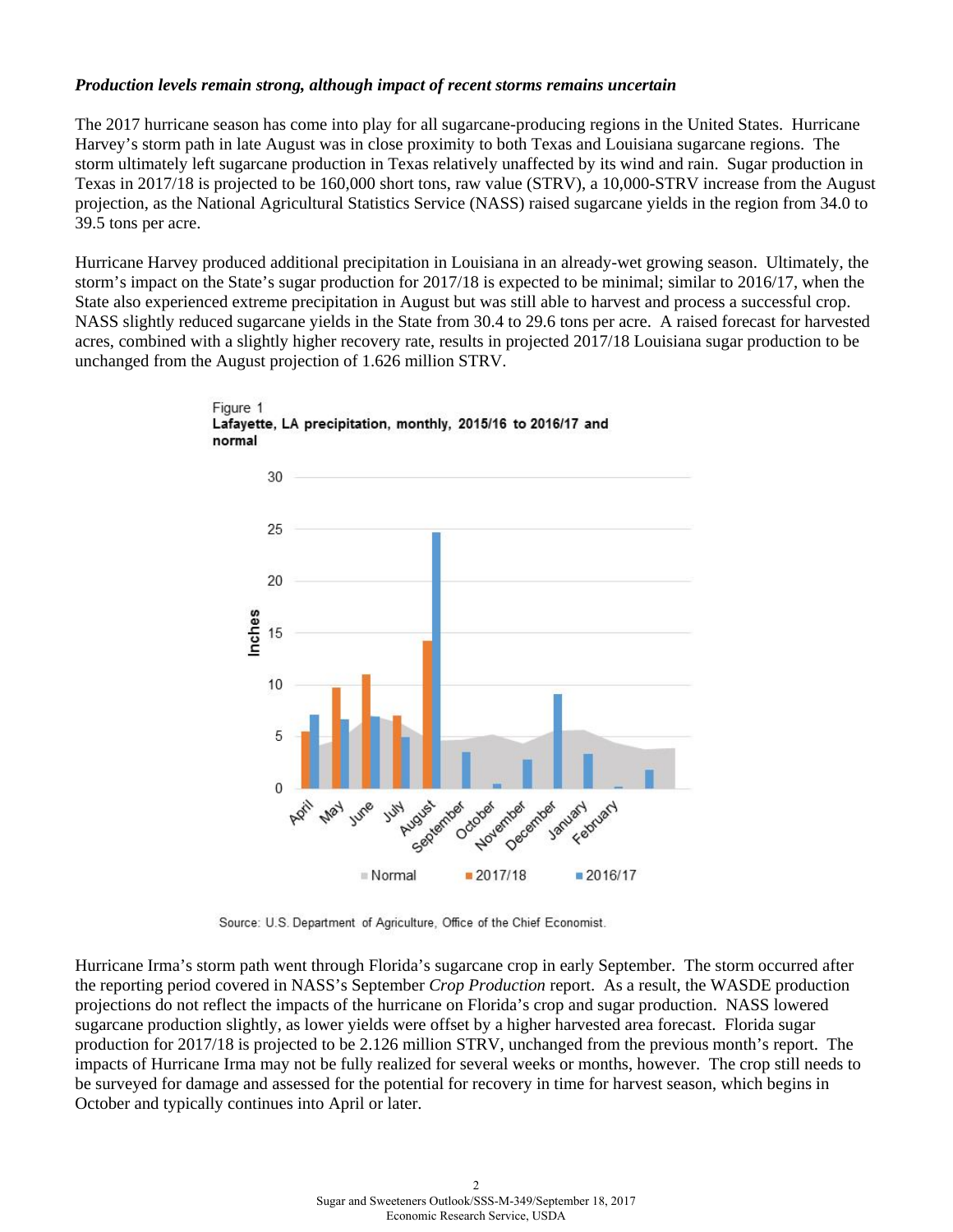Table 1 -- U.S. sugar: supply and use, by fiscal year (Oct./Sept.), September 2017.

| Items                                                                |                             | 2016/17    | 2017/18     |                              | 2016/17     | 2017/18      |
|----------------------------------------------------------------------|-----------------------------|------------|-------------|------------------------------|-------------|--------------|
|                                                                      | 2015/16                     | (estimate) | (forecast)  | 2015/16                      | (estimate)  | (forecast)   |
|                                                                      | 1,000 Short tons, raw value |            |             | 1,000 Metric tons, raw value |             |              |
| Beginning stocks                                                     | 1,815                       | 2,054      | 1,760       | 1,647                        | 1,863       | 1,597        |
| Total production                                                     | 8,989                       | 8,848      | 8,929       | 8,155                        | 8,027       | 8,100        |
| Beet sugar                                                           | 5,119                       | 4,998      | 5,017       | 4,644                        | 4,534       | 4,551        |
| Cane sugar                                                           | 3,870                       | 3,850      | 3,912       | 3,511                        | 3,493       | 3,549        |
| Florida                                                              | 2,173                       | 2,055      | 2,126       | 1,971                        | 1,864       | 1,929        |
| Louisiana                                                            | 1,428                       | 1,612      | 1,626       | 1,296                        | 1,462       | 1,475        |
| Texas                                                                | 116                         | 140        | 160         | 106                          | 127         | 145          |
| Hawaii                                                               | 152                         | 43         | $\mathbf 0$ | 138                          | 39          | $\mathbf 0$  |
| Total imports                                                        | 3,341                       | 3,338      | 3,688       | 3,031                        | 3,028       | 3,346        |
| Tariff-rate quota imports                                            | 1,620                       | 1,727      | 1,707       | 1,469                        | 1,567       | 1,549        |
| Other program imports                                                | 396                         | 385        | 200         | 359                          | 349         | 181          |
| Non-program imports                                                  | 1,325                       | 1,226      | 1,781       | 1,202                        | 1,112       | 1,616        |
| Mexico                                                               | 1,309                       | 1,216      | 1,771       | 1,187                        | 1,103       | 1,607        |
| <b>Total supply</b>                                                  | 14,145                      | 14,240     | 14,377      | 12,832                       | 12,918      | 13,043       |
| Total exports                                                        | 74                          | 125        | 25          | 67                           | 113         | 23           |
| Miscellaneous                                                        | $-33$                       | 0          | $\mathbf 0$ | $-30$                        | $\mathbf 0$ | $\mathbf 0$  |
| Deliveries for domestic use<br>Transfer to sugar-containing products | 12,051                      | 12,355     | 12,678      | 10,932                       | 11,208      | 11,501       |
| for exports under re-export program                                  | 148                         | 120        | 120         | 134                          | 109         | 109          |
| Transfer to polyhydric alcohol, feed, other alcohol                  | 22                          | 35         | 35          | 20                           | 32          | 32           |
| Commodity Credit Corporation (CCC) sale for ethanol, other           | $\mathbf 0$                 | 0          | $\Omega$    | $\mathbf 0$                  | $\mathbf 0$ | $\Omega$     |
| Deliveries for domestic food and beverage use                        | 11,881                      | 12,200     | 12,523      | 10,778                       | 11,068      | 11,361       |
| <b>Total Use</b>                                                     | 12,091                      | 12,480     | 12,703      | 10,969                       | 11,322      | 11,524       |
|                                                                      |                             |            |             |                              |             |              |
| Ending stocks                                                        | 2,054                       | 1,760      | 1,674       | 1,863                        | 1,597       | 1,519        |
| Private                                                              | 2,054                       | 1,760      | 1,674       | 1,863                        | 1,597       | 1,519        |
| Commodity Credit Corporation (CCC)                                   | 0                           | 0          | $\mathbf 0$ | $\Omega$                     | $\mathbf 0$ | $\mathbf{1}$ |
| Stocks-to-use ratio                                                  | 16.99                       | 14.10      | 13.18       | 16.99                        | 14.10       | 13.18        |

Source: U.S. Dept. of Agriculture, Economic Research Service, Sugar and Sweetener Outlook.

Strong sugarbeet yields and improved sucrose extraction rates for the 2017/18 U.S. sugarbeet crop will boost the 2017/18 crop-year beet sugar production (August to July), at 5.131 million STRV. NASS reduced its forecast sugarbeet crop by a slight 0.5 percent in the September *Crop Production* report, due to slightly lower—but still record—national yields. Additionally, growing conditions in the eastern production regions of North Dakota, Minnesota, and Michigan have been cooler and drier than in 2016/17. Warm, humid summer conditions during 2016/17 resulted in a high prevalence of cercospora leaf spot in those regions, which lowered the sugar production from processed sugarbeets last season. Improved conditions should result in normal sucrose extraction rates from sliced sugarbeets.

Beet sugar production in fiscal year 2016/17 is unchanged at 4.998 million STRV. Final reported 2016/17 crop-year sugar from sliced beets was 60,000 STRV less than the previous month's estimate. This is offset by an increase in production during August and September from the early-season 2017/18 crop harvest, as improved sugar content and the pace of harvest indicate that production should be comparable to the previous year's early-season total. Beet sugar production in 2017/18 is reduced 51,000 STRV to 5.017 million STRV, as more of the crop's sugar is expected to be accounted for in the processing period prior to October 1.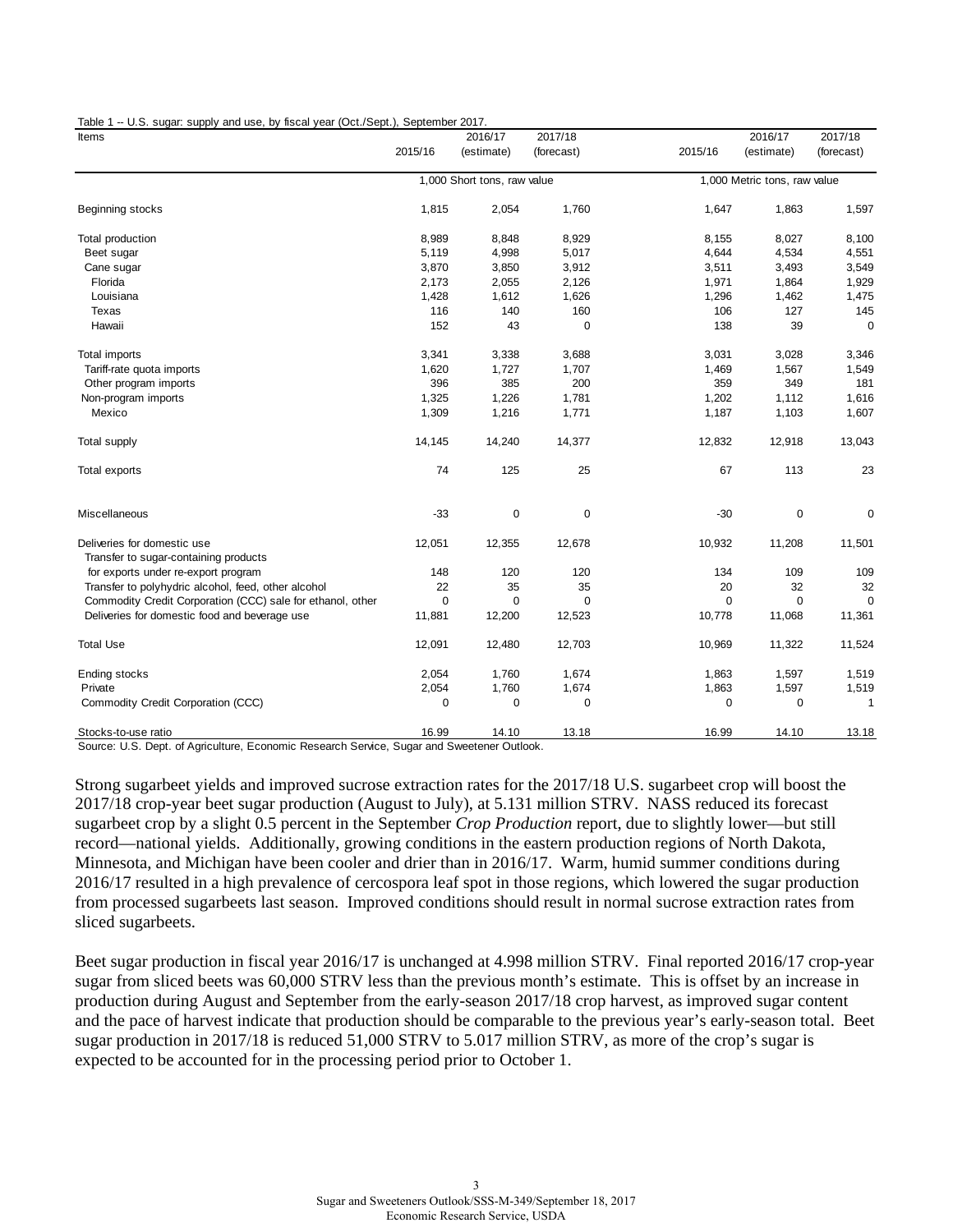

*Deliveries impacted in the short-term by hurricanes; longer-term trends projected to prevail*

In addition to production, Hurricanes Irma and Harvey affected forecast deliveries in 2016/17 and 2017/18. Hurricane Irma's impact included several Southeast Atlantic sugar refineries. Some refineries were forced to shut down operations, divert or delay incoming shipments of raw sugar, and adjust freight schedules due to logistical complications and bottlenecks. Delays are also likely to occur for non-reporter imports from Mexico and Caribbean exporters.

The likely delays and complications result in a 100,000-STRV reduction in deliveries for food and beverage use, totaling 12.200 million STRV. These delays are likely to be compensated for in 2017/18, however, as projected deliveries for food and beverage use are increased 100,000 STRV to 12.523 million STRV. This would represent a 2.6 percent increase year-over-year.

Through July, 2016/17 total deliveries for food and beverage have been 2.8 percent higher than the previous year. This has been the result of a 17.5-percent increase from beet processors and a 5.6-percent decline from cane sugar refiners and processors. Beet sugar deliveries have been strong throughout the year, aided by large supplies due to multiple years of strong production and a discount to refined cane sugar for the past few years. Cane sugar deliveries from domestic processors and refiners have been lagging behind the previous year's pace due to the price premium and relative tight inventories of raw sugar for refiners to process. Tight refiners' inventories are expected to have some relief due to the increase in the 2016/17 raw sugar TRQ and Export Limit—including the extension of 2016/17 raw sugar TRQ entries through the end of October. Price differentials still exist, but have narrowed from 7.5 cents per pound at the beginning of June to the current difference of 2.5 cents per pound through the beginning of September.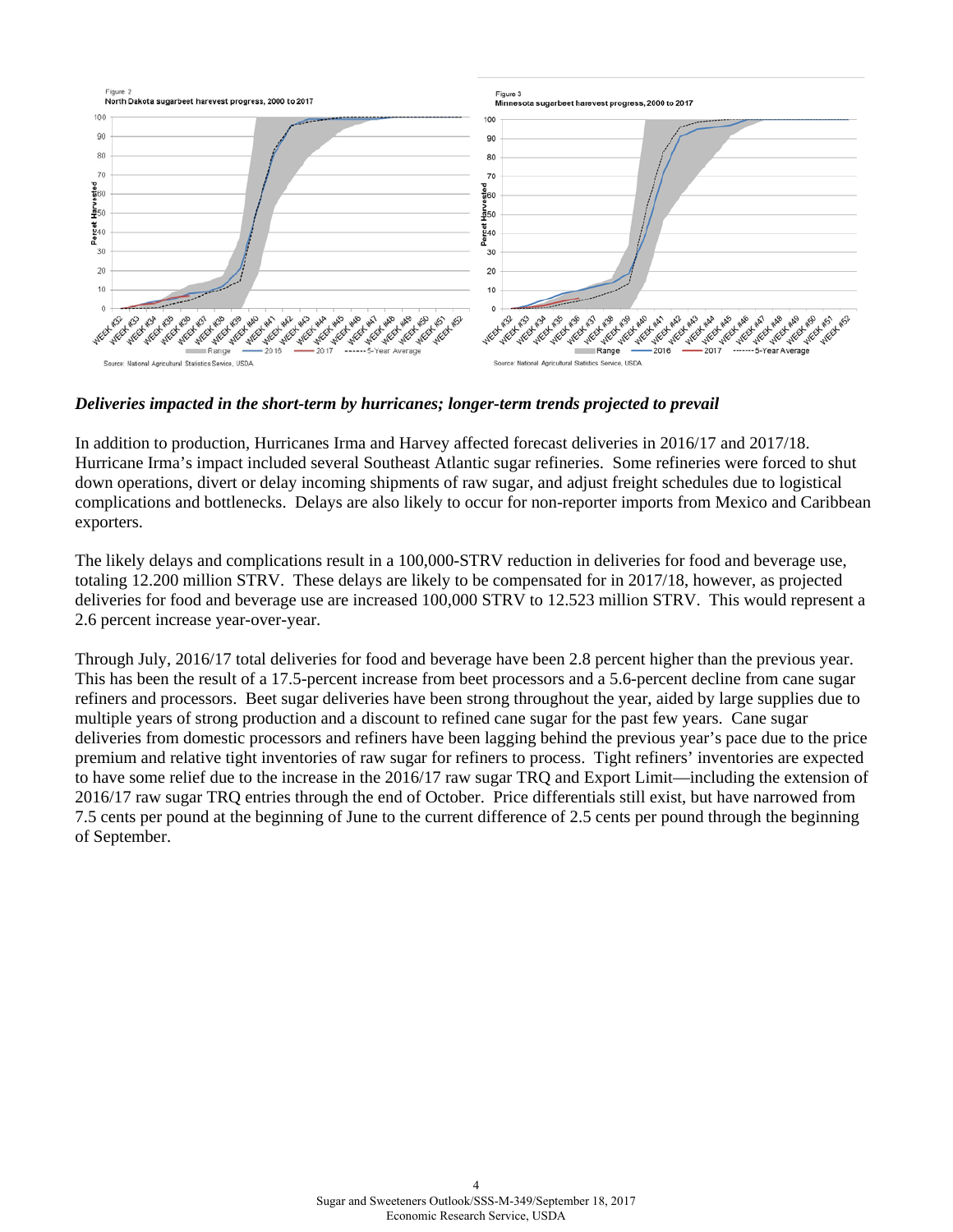#### Figure 4 Beet sugar deliveries, monthly, 2010/11 to 2016/17



Figure 5 Cane sugar deliveries, monthly, 2010/11 to 2016/17



Source: U.S. Department of Agriculture, Farm Service Agency

Source: U.S. Department of Agriculture, Farm Service Agency.





Source: U.S. Department of Agriculture, Economic Research Service.

As discussed in previous months' reports, annual growth on a fiscal-year basis has been variable over the past several years, as policy events have disrupted normal seasonality in sugar deliveries. Underlying trends in deliveries in sugar are much more stable, however. The current forecasts for food and beverage deliveries remain in line with the longer-term trends. There are several factors that could affect the total level of deliveries in both 2016/17 and 2017/18. The pace of non-reporter imports presents one component of deliveries that has a high degree of variability on a month-to-month basis. Additionally, how much refiners use the additional raw sugar TRQ supplies from the 2017/18 for building inventories versus increasing marketings is another market indicator that will need to be monitored in developing future projections.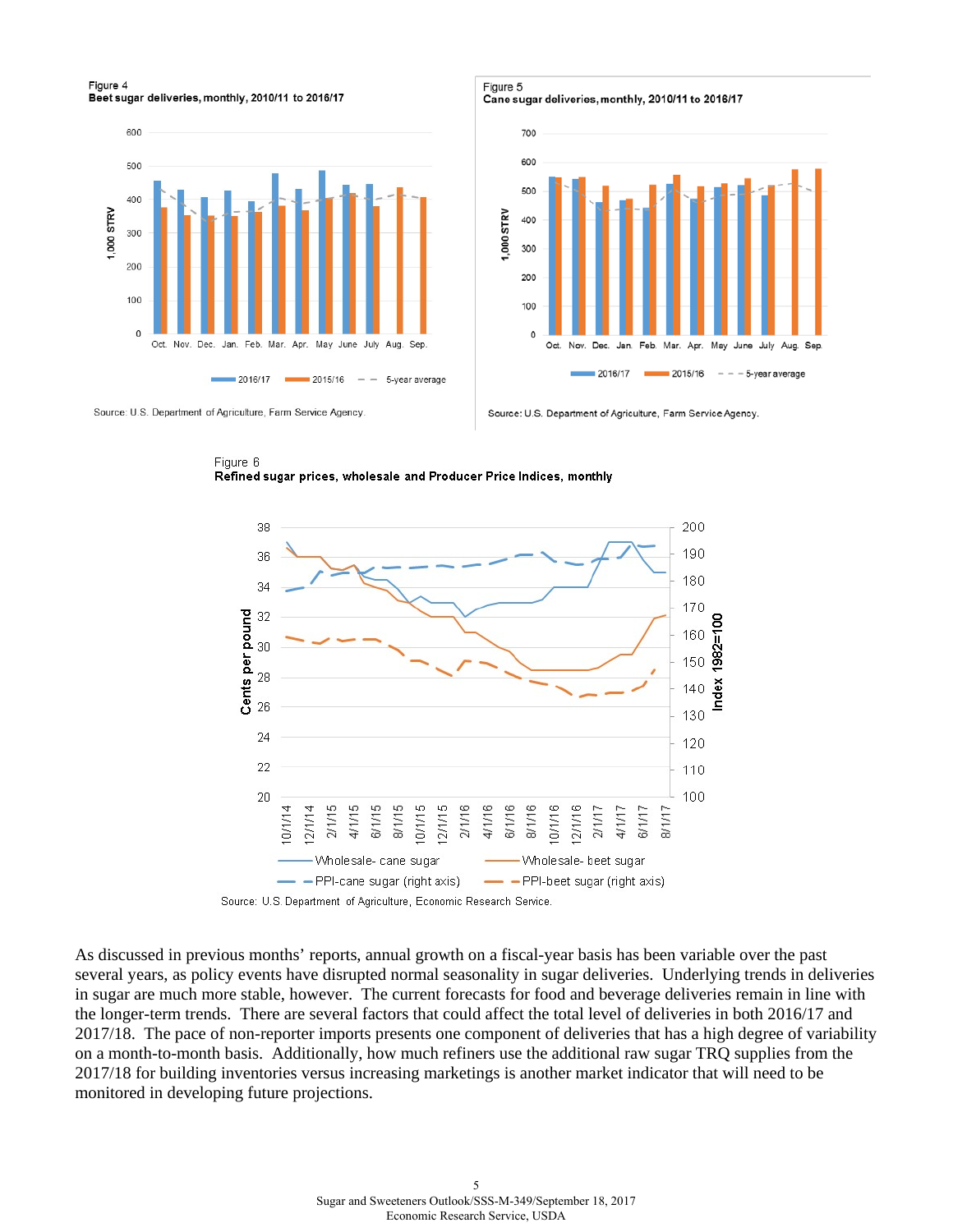# *Sugar imports from Mexico reduced for 2016/17, but increased for the 2017/18 projection*

Fewer imports are estimated for 2016/17 compared with the August report due to a reduction in imports from Mexico. Although the U.S. Department of Commerce (USDOC) increased the 2016/17 Export Limit by 104,000 STRV in July, recent reports indicate the full quantity of the Export Limit will not be shipped. As a result, estimated imports from Mexico 2016/17 are reduced 50,000 STRV to 1.216 million STRV for the year. Fewer shipments in 2016/17 result in more available supplies in 2017/18, however. Under the terms of the amended suspension agreements signed by the USDOC and the Government of Mexico in June 2017, the U.S. Needs are calculated at 1.812 million STRV based on the September WASDE. Imports from Mexico are projected to be 1.771 million STRV, which is a 58,000 STRV increase from the previous month, but is still constrained by available exportable supplies in Mexico. If Mexico processors ship the full projected U.S. Needs total, it would likely result in a shortage of supplies for the domestic market. This is not a likely outcome.

The only other change in the outlook for U.S. sugar imports for 2016/17 in the September WASDE is a 35,000- STRV increase in imports under the re-export program to 385,000 STRV. This was increased due to the pace of imports reported through August. Imports under quota programs remain unchanged: estimated at 1.727 million STRV for 2016/17 and projected to be 1.707 million STRV for 2017/18.

For 2016/17, the reduction in deliveries exceeded the reduction in supplies, resulting in ending stocks increasing 85,000 STRV to 1.760 million STRV. The stocks-to-use ratio is increased from 13.3 percent in the August report to 14.1 percent in the September report. Projected ending stocks for 2017/18 are raised 2,000 STRV to 1.674 million STRV, with a resulting 13.2-percent stocks-to-use ratio.

# *Mexico supplies projected to be tight in 2017/18, encouraging slightly higher ending stocks for 2016/17*

The Mexico sugar outlook is for relatively constrained supplies, given strong domestic prices and strong export demand to the United States. Sugar production in Mexico for 2017/18 is projected to be 6.100 million metric tons, actual value (MT), unchanged from the previous projection. This would be a 2.4-percent increase from 2016/17. Mexico's *Comité Nacional para el Desarrollo Sustentable de la Caña de Azúcar* (Conadesuca) has not released any official estimates for the 2017/18 sugarcane crop. Assuming normal weather conditions over the course of the growing and harvesting seasons, the projection is based on an expansion of harvested area in line with historical highs and yields and recovery rates in line with historical trends. Total supplies are increased 7,000 STRV for 2016/17, as estimated imports are raised to 100,000 MT due to pace-to-date.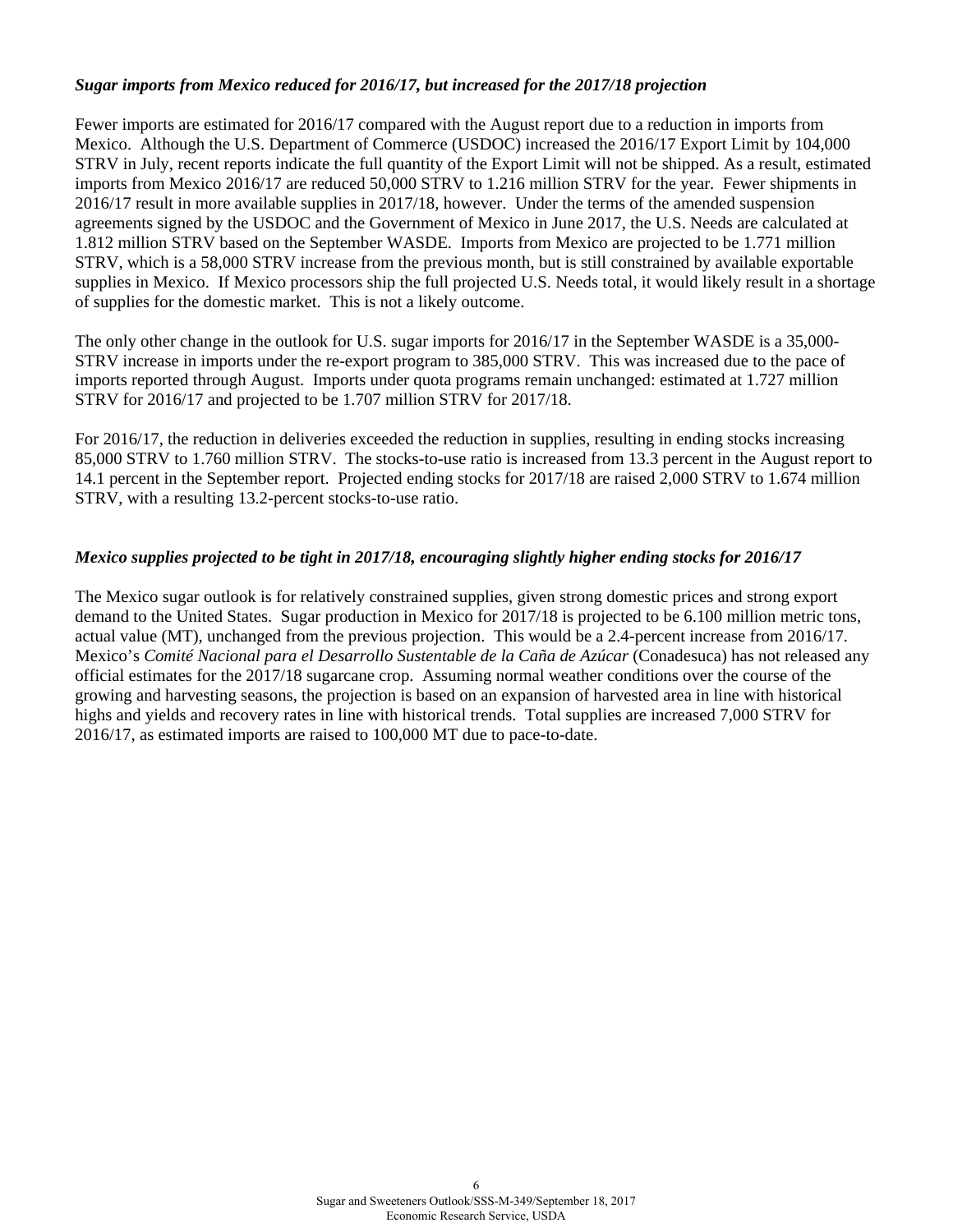| Table 2 -- Mexico sugar supply and use, 2015/16 - 2016/17 and projected 2017/18, September 2017. |  |  |
|--------------------------------------------------------------------------------------------------|--|--|
|--------------------------------------------------------------------------------------------------|--|--|

| Items                                                    | 2015/16                          | 2016/17 (estimate) | 2017/18 (forecast) |  |  |
|----------------------------------------------------------|----------------------------------|--------------------|--------------------|--|--|
|                                                          | 1,000 metric tons, actual weight |                    |                    |  |  |
| Beginning stocks                                         | 811                              | 1,037              | 1,031              |  |  |
| Production                                               | 6,117                            | 5,957              | 6,100              |  |  |
| Imports                                                  | 83                               | 100                | 75                 |  |  |
| Imports for consumption                                  | 17                               | 40                 | 25                 |  |  |
| Imports for sugar-containing product exports, IMMEX 1/   | 66                               | 60                 | 50                 |  |  |
| <b>Total supply</b>                                      | 7,011                            | 7,094              | 7,206              |  |  |
| Disappearance                                            |                                  |                    |                    |  |  |
| Human consumption                                        | 4,387                            | 4,468              | 4,534              |  |  |
| For sugar-containing product exports (IMMEX)             | 390                              | 390                | 330                |  |  |
| Other deliveries and end-of-year statistical adjustment  | $-10$                            | 0                  | 0                  |  |  |
| Total                                                    | 4,767                            | 4,858              | 4,864              |  |  |
| Exports                                                  | 1,207                            | 1,206              | 1,526              |  |  |
| Exports to the United States & Puerto Rico               | 1,120                            | 1,041              | 1,516              |  |  |
| Exports to other countries                               | 86                               | 165                | 10                 |  |  |
| Total use                                                | 5,974                            | 6,063              | 6,390              |  |  |
| Ending stocks                                            | 1,037                            | 1,031              | 816                |  |  |
|                                                          | 1,000 metric tons, raw value     |                    |                    |  |  |
| Beginning stocks                                         | 859                              | 1,099              | 1,093              |  |  |
| Production                                               | 6,484                            | 6,315              | 6,466              |  |  |
| <b>Imports</b>                                           | 88                               | 106                | 80                 |  |  |
| Imports for consumption                                  | 18                               | 42                 | 27                 |  |  |
| Imports for sugar-containing product exports (IMMEX)     | 70                               | 64                 | 53                 |  |  |
| <b>Total supply</b>                                      | 7,431                            | 7,520              | 7,638              |  |  |
| Disappearance                                            |                                  |                    |                    |  |  |
| Human consumption                                        | 4,650                            | 4,736              | 4,806              |  |  |
| For sugar-containing product exports (IMMEX)             | 413                              | 413                | 350                |  |  |
| Other deliveries and end-of-year statistical adjustment  | $-10$                            | $\mathbf 0$        | $\mathbf 0$        |  |  |
| Total                                                    | 5,053                            | 5,149              | 5,156              |  |  |
| Exports                                                  | 1,279                            | 1,278              | 1,617              |  |  |
| Exports to the United States & Puerto Rico               | 1,187                            | 1,103              | 1,607              |  |  |
| Exports to other countries                               | 92                               | 175                | 11                 |  |  |
| Total use                                                | 6,332                            | 6,427              | 6,773              |  |  |
| Ending stocks                                            | 1,099                            | 1,093              | 865                |  |  |
| Stocks-to-human consumption (percent)                    | 23.6                             | 23.1               | 18.0               |  |  |
| Stocks-to-use (percent)                                  | 17.4                             | 17.0               | 12.8               |  |  |
| High fructose corn syrup (HFCS) consumption (dry weight) | 1,482                            | 1,484              | 1,484              |  |  |

1/ IMMEX = Industria Manufacturera, Maquiladora y de Servicios de Exportación.

Source: USDA, *World Agricultural Supply and Demand Estimates* and Economic Research Service, Sugar and Sweeteners Outlook; Conadesuca.

Domestic deliveries for human consumption in 2017/18 are projected to be 4.534 million MT, unchanged from the August report. This would represent a 1.5-percent increase from the 2016/17 estimate of 4.468 million MT. Through July, deliveries for human consumption were 0.6 percent higher than the previous year. Total sweetener deliveries are 1.7 percent larger than 2015/16, though, as high-fructose corn syrup (HFCS) deliveries have been 4.9 percent ahead of last year. Projections for 2017/18 are based on sugar deliveries increasing with population growth, but keeping total per capita sweetener (sugar and HFCS) consumption unchanged from the 2016/17 estimate.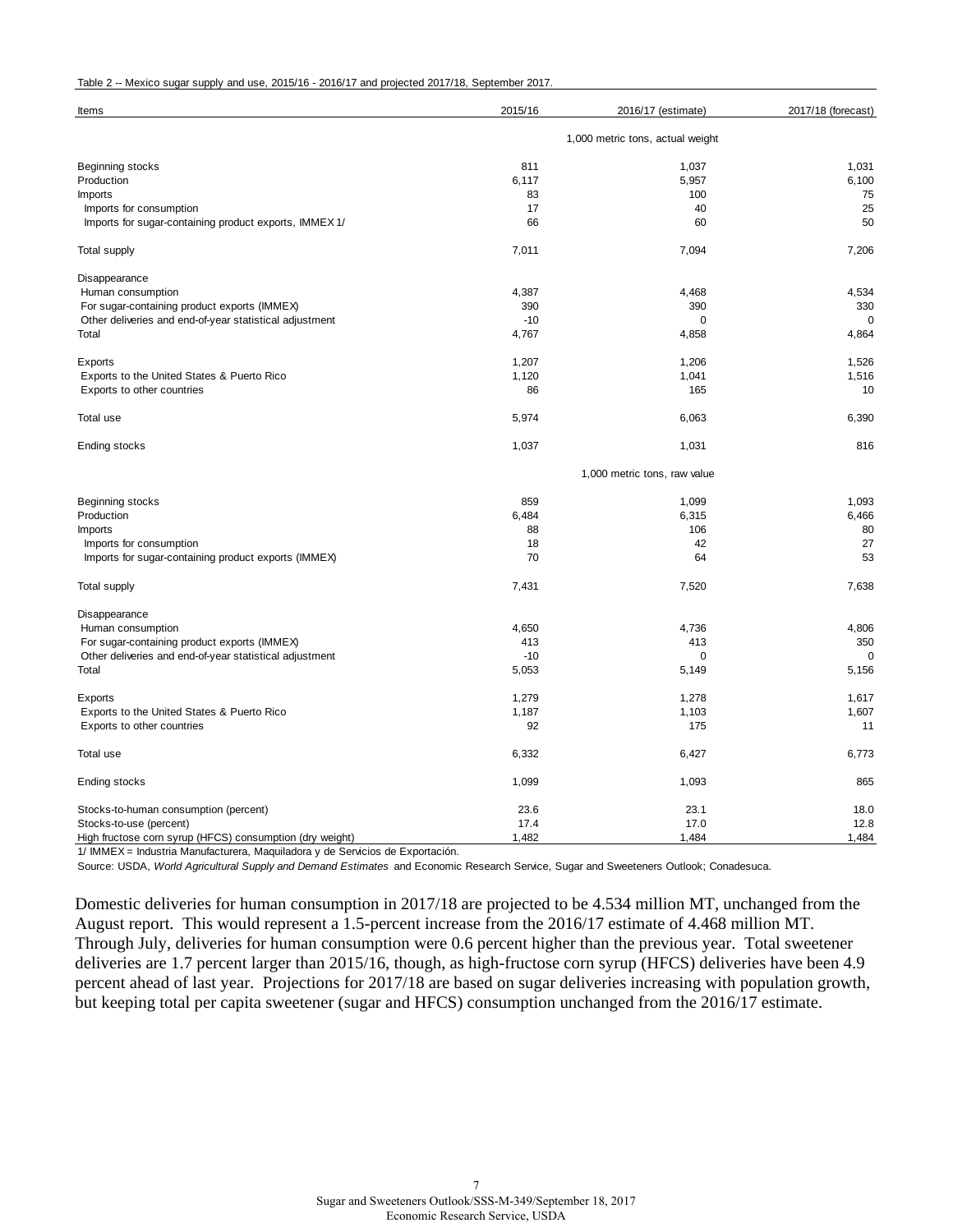

Estimated exports in 2016/17 are reduced 43,000-MT, totaling 1.206 million MT. The reduction is due to fewer shipments to the United States, as discussed in the U.S. import section. The reduction in exports will translate into higher ending stocks heading into 2017/18, totaling 1.031 million MT. The resulting 23.1-percent stocks-toconsumption ratio is around the historical average and does not indicate an oversupplied market, but the tight supply balance projected for 2017/18 is likely encouraging additional inventories.

Ending stocks for 2017/18 are projected at 816,000 MT, which would translate to an 18.0 percent stocks-toconsumption ratio. This level is estimated to be a minimum inventory level needed for the market, otherwise, shortages within the domestic market would likely occur before the subsequent sugarcane harvest's production comes to the market. This illustrates the tight supply situation for Mexico in 2017/18, which constrains the potential for exports during the year.

Based on the terms of the amended Suspension Agreements, signed by the USDOC and Government of Mexico in June 2017, the current projection for 2017/18 U.S. Needs would translate to 1.551 million MT. Projected exports to the United States are 1.516 million MT, however, due to the constraint in available supplies for export, when taking into account projected domestic deliveries and a minimum level of exports to non-U.S. destinations. While constrained, the projected shipments to the United States would be a 45.6-percent increase—or 475,000 MTincrease from the estimated shipments expected for 2016/17.

This increase is one of the main reasons why Mexico's market is transitioning suddenly from a relatively wellsupplied market to a tight one. This has been transmitted to Mexico sugar prices, which have increased over the past several months as the U.S.-Mexico market outlook for 2017/18 has come into focus. Prices have leveled off in recent months in both Mexican Peso and U.S. dollar terms. The monthly average estandar sugar price for August in the Mexico City wholesale market remained above 40 cents per pound, demonstrating the relatively tight domestic market.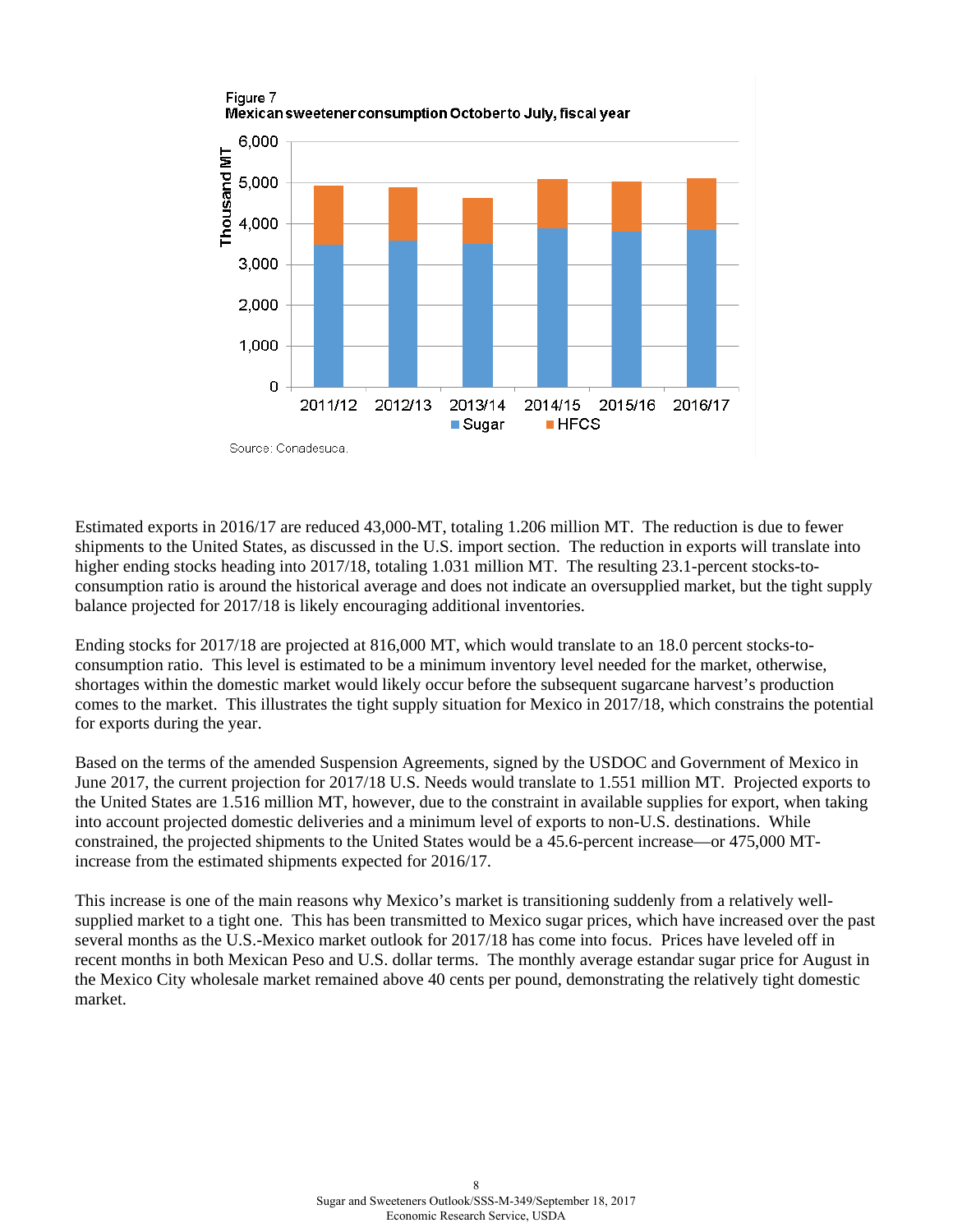#### Figure 8 Mexico Estandar and Refinado sugar prices, monthly, January 2013 to August 2017



Source: U.S. Department of Agriculture, Economic Research Service.